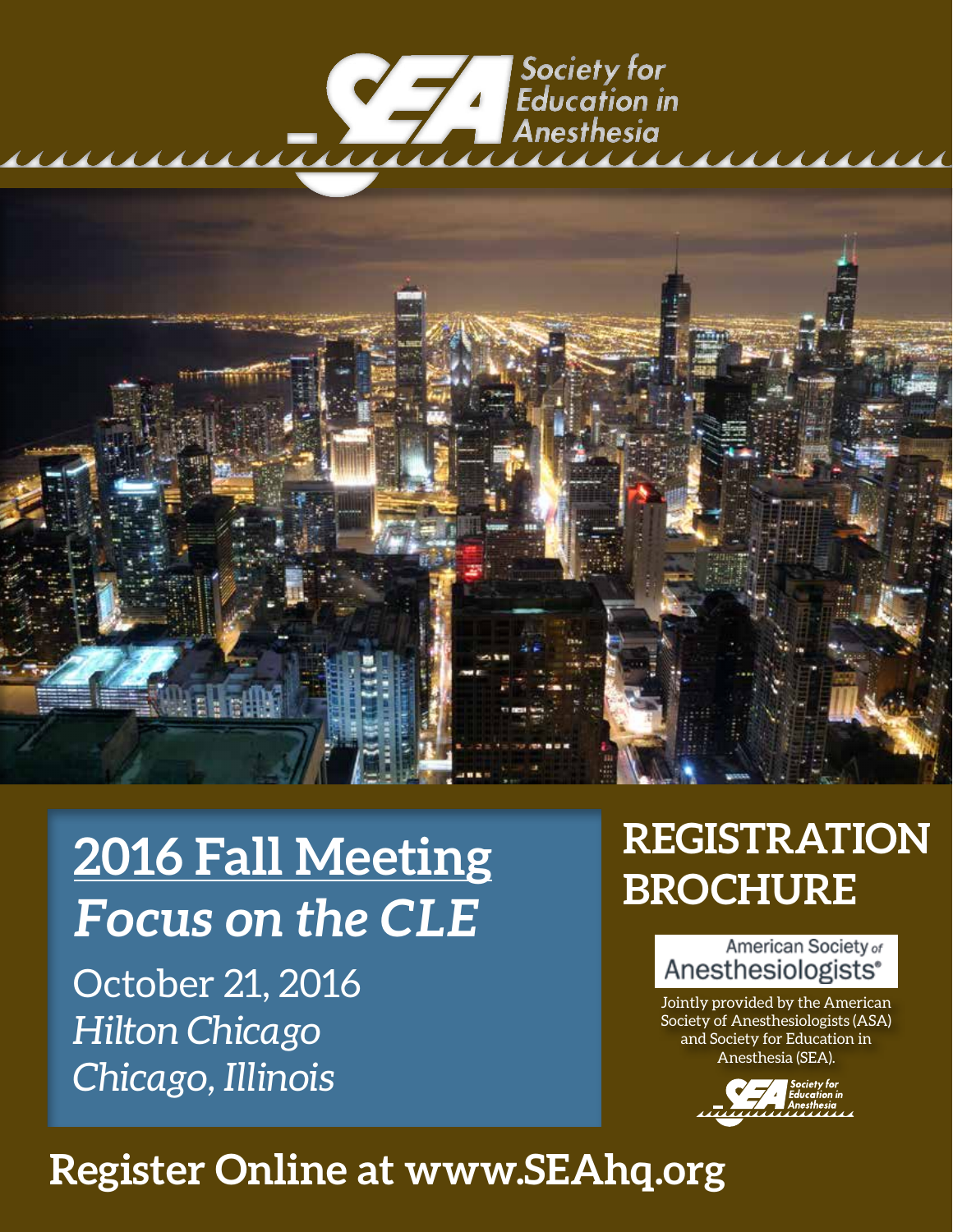## **Target Audience**

This meeting is intended for medical students, residents, and faculty physician educators in anesthesiology and related disciplines who are interested in how technology, economics and legislation impact medical and anesthesia education, as well as how to improve teaching skills and faculty development.

# **About This Meeting**

The purpose of this annual meeting is to educate and share information that will enable anesthesia educators to provide the highest level of education and improve patient outcomes. Opportunities for questions and answers will be provided at the conclusion of each presentation.

## **Registration**

Registration for the 2016 Fall Annual Meeting includes a continental breakfast, coffee breaks, lunch, all workshops and the program syllabus. Note that all fees are quoted in U.S. currency. Non-Member registration fee includes SEA Active Membership Dues for the remainder of 2016. Member registrants must have 2016 dues paid in order to receive the member discount. Registration for the meeting can be made either by using the registration form in this brochure or through the SEA's website at www.SEAhq.org.

## **Registration Deadline**

The registration deadline for the meeting is October 7, 2016. Registrations received after October 7, 2016, will be processed at a higher fee.

# **ACCME Accreditation and Designation Statements**

This activity has been planned and implemented in accordance with the accreditation requirements and policies of the Accreditation Council for Continuing Medical Education (ACCME) through the joint providership of American Society of Anesthesiologists and the Society for Education in Anesthesia. The American Society of Anesthesiologists is accredited by the ACCME to provide continuing medical education for physicians.

The American Society of Anesthesiologists designates this live activity for a maximum of *7.25 AMA PRA Category 1 Credits*™. Physicians should only claim credit commensurate with the extent of their participation in the activity.

## **Commercial Support Acknowledgement**

The CME activity is not supported by any educational grants.

## **Disclaimer**

The information provided at this CME activity is for continuing medical education purposes only and is not meant to substitute for the independent medical judgment of a healthcare provider relative to diagnostic and treatment options of a specific patient's medical condition.

## **Disclosure Policy**

The American Society of Anesthesiologists remains strongly committed to providing the best available evidence-based clinical information to participants of this educational activity and requires an open disclosure of any potential conflict of interest identified by our faculty members. It is not the intent of the American Society of Anesthesiologists to eliminate all situations of potential conflict of interest, but rather to enable those who are working with the American Society of Anesthesiologists to recognize situations that may be subject to question by others. All disclosed conflicts of interest are reviewed by the educational activity course director/chair to ensure that such situations are properly evaluated and, if necessary, resolved. The American Society of Anesthesiologists educational standards pertaining to conflict of interest are intended to maintain the professional autonomy of the clinical experts inherent in promoting a balanced presentation of science. Through our review process, all American Society of Anesthesiologists CME activities are ensured of independent, objective, scientifically balanced presentations of information. Disclosure of any or no relationships will be made available for all educational activities.

## **Special Needs**

The Society for Education in Anesthesia fully complies with the legal requirements of the Americans with Disabilities Act and the rules and regulations thereof. If any attendee in this educational activity is in need of accommodations, please contact the SEA at (414) 389-8614.

#### **Cancellation Policy**

Cancellations received through October 7, 2016, will receive a full refund. Cancellations received from October 8, 2016 through October 14, 2016 will receive a refund of 60 percent. Refunds will not be given after October 14, 2016. Cancellation of a meeting registration must be submitted in writing. Refunds will be determined by date written cancellation is received at the SEA office in Milwaukee, WI.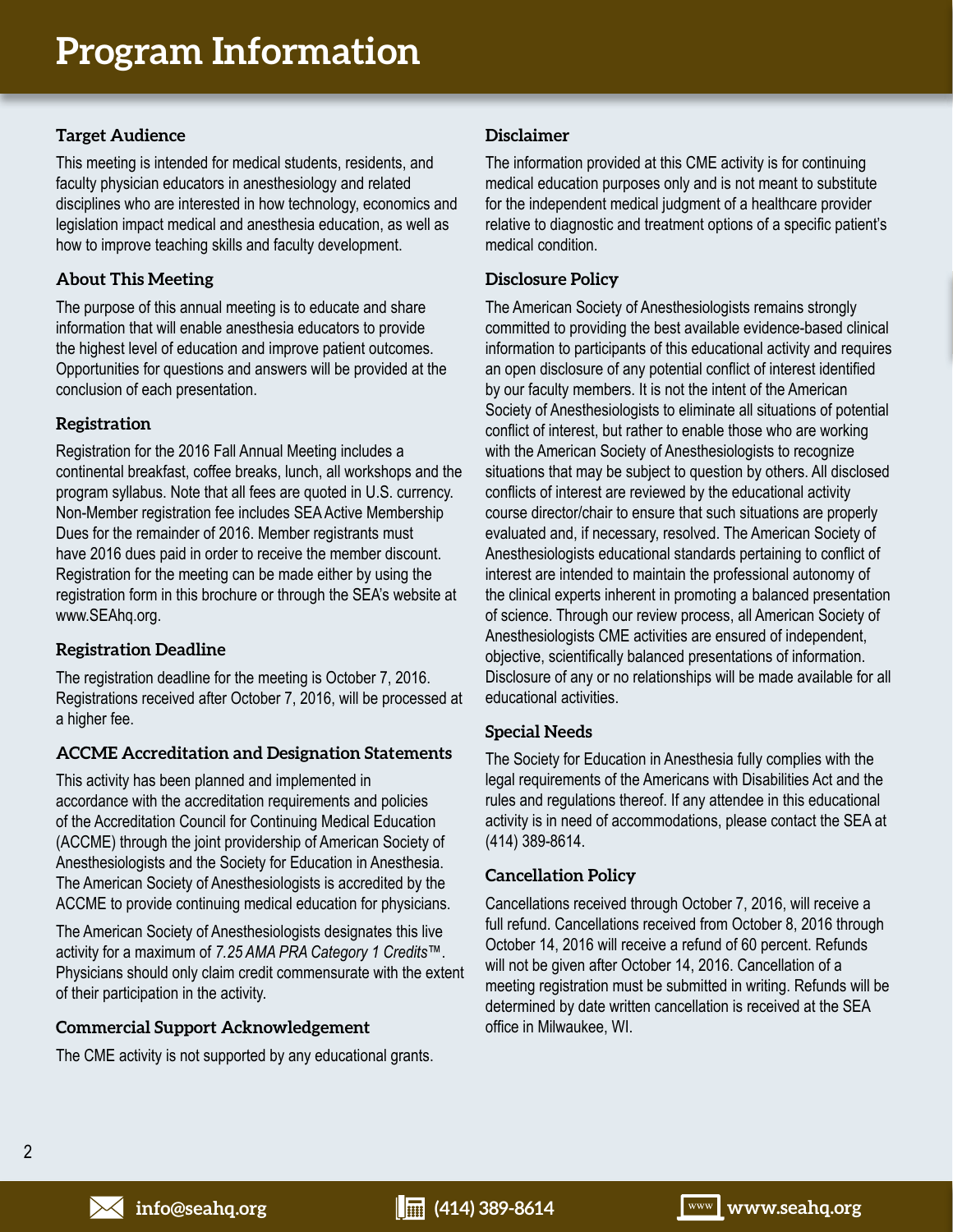# **Overall Learning Objectives**

## **At the conclusion of this activity, participants should be able to:**

- Identify the pathways of the Clinical Learning Environment through the perspectives of ACGME and DIOs, and relate these to their own programs/institutions.
- Define collaborative learning in GME and consider ways to incorporate into an educational curriculum.
- Discover the generational differences amongst educators, learners and workforce, and apply that understanding in a practical way.

# **Workshop Program Objectives** *(Listed Alphabetically)*

# *Gamify Your Clinical and Classroom-Based Learning*

Upon completion of this activity, learners will:

- Develop a web-based lesson with the Kahoot® web-based educational application.
- Develop a web-based lesson with the Quizziz® web-based educational application.
- Produce data on learner knowledge acquisition through the Kahoot® or Quizziz® web-based educational applications.
- Identify a variety of useful web-based applications which can gamify an anesthesia curriculum.
- Understand the learning session, data collection, and opensource features of web-based game based educational applications.

# *Improving Clinical Learning Environments for Tomorrow's Physicians and Care Providers*

Upon completion of this activity, learners will:

- Identify that anesthesia accidents/mishaps are results of human and organizational errors.
- Distinguish that organizational factors are present before the anesthesia accidents/mishaps occurs. When they align with human errors, mishaps happen.
- Understand that investigation and treatment of organizations errors is more important as residents/anesthesiologist/nurses do not want to harm their patients deliberately. Human errors are hard to predict and control.
- Demonstrate the ability to generate and implement recommendations to prevent further such occurrences, accidents or mishaps.

## *Setting Your Students up for Success in the Perioperative Learning Environment: Tips for the Student Learner & Clinical Educator*

Upon completion of this activity, learners will:

- Reflect upon which aspects of the clinical anesthesia clerkship may be confusing, or daunting, to a student who has never before been in the clinical setting. They will describe important practical tips for medical student success in the anesthesia clerkship.
- Consider alternatives to traditional classroom teaching approaches.
- Acquire new methods to coach their clinical educators in order to maximize medical student learning.

# *Simulation for Crisis Proficiency and OSCE Prep*

Upon completion of this activity, learners will:

- Manage 5 emergencies, each in 5 minutes.
- Proficiently explain the first part of the OSCE exam.
- Proficiently identify the items in the second part of the OSCE exam.

# *What Makes for a Successful FAER (REG) Application?*

Upon completion of this activity, learners will:

- Increase value of education research.
- Enhance faculty development programs.
- Initiate interest/engagement from potential education grant applicants.

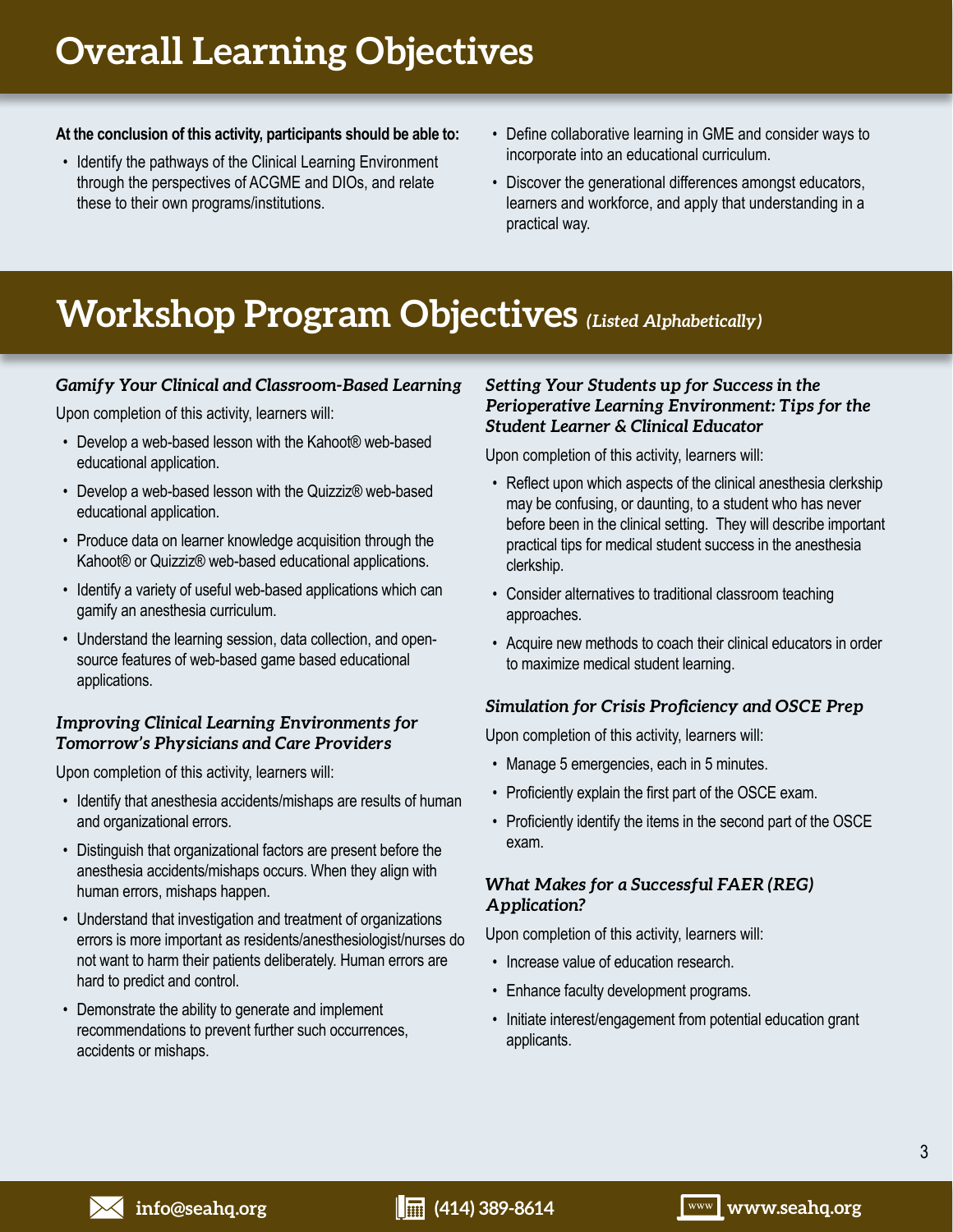# **Friday, October 21, 2016**

| <b>Time</b>           | <b>Event</b>                                                                                                                                                                                                                                        |  |  |
|-----------------------|-----------------------------------------------------------------------------------------------------------------------------------------------------------------------------------------------------------------------------------------------------|--|--|
| 6:45 am $-$ 4:30 pm   | <b>SEA Fall Meeting Registration</b>                                                                                                                                                                                                                |  |  |
| $7:00$ am $-8:00$ am  | <b>Breakfast &amp; Committee Roundtable Discussions</b>                                                                                                                                                                                             |  |  |
| $8:00$ am $-8:15$ am  | <b>Welcome and Announcements</b><br>Stephen Kimatian, MD - SEA President<br>Amy M. Murray, MD - Fall Meeting Co-Chair<br>Michael T. Wiisanen, MD - Fall Meeting Co-Chair                                                                            |  |  |
| $8:15$ am $-9:15$ am  | <b>McLeskey Lecture</b><br>Kevin B. Weiss, MD                                                                                                                                                                                                       |  |  |
| $9:15$ am $-10:15$ am | <b>General Session: Collaborative Learning in GME</b><br>Glenn Woodworth, MD                                                                                                                                                                        |  |  |
| 10:15 am $-$ 10:30 am | <b>Announcements &amp; Coffee Break</b>                                                                                                                                                                                                             |  |  |
| 10:30 am $-$ 12:00 pm | Workshops (Space is limited to 30 per workshop)                                                                                                                                                                                                     |  |  |
|                       | A.) Simulation for Crisis Proficiency and OSCE Prep<br>Christopher Gallagher, MD; Anna Kogan, DO; Thomas Corrado, MD; Steve Probst, MD; Sean Caranaugh, BS                                                                                          |  |  |
|                       | B.) Gamify Your Clinical and Classroom-Based Learning<br>Bryan Mahoney, MD; JP Lawrence, MD, MEd; John D. Mitchell, MD; Samuel Mirales, MD                                                                                                          |  |  |
|                       | C.) Improving Clinical Learning Environments for Tomorrow's Physicians and Care Providers<br>Rana K. Latif, MD, FFA; Aurel Neamtu, MD; Jerrad R. Businger, DO; J. Thomas McLarney, MD                                                               |  |  |
|                       | D.) Setting Your Students up for Success in the Perioperative Learning Environment: Tips for the<br><b>Student Learner &amp; Clinical Educator</b><br>Mark Rollins, MD, PhD; Manuel Pardo, Jr., MD; Kristina Sullivan, MD; Kristine E.W. Breyer, MD |  |  |
|                       | E.) What Makes for a Successful FAER (REG) Application?<br>Armin Schubert, MD, MBA                                                                                                                                                                  |  |  |
|                       | F.) FAER Scholars Workshop - INVITATION ONLY<br>Cindy M. Ku, MD; William H. Alarcon, MD                                                                                                                                                             |  |  |
| 12:00 pm $-$ 1:00 pm  | <b>Business Meeting &amp; Luncheon</b>                                                                                                                                                                                                              |  |  |
| 1:00 pm $-$ 1:45 pm   | <b>Duke Award Presentation</b><br>Rita M. Patel, MD                                                                                                                                                                                                 |  |  |
| 1:45 pm $-3:00$ pm    | General Session: Generational Differences in Educators, Learners and Workforce<br><b>Bryan Lansing</b>                                                                                                                                              |  |  |
| $3:00$ pm $-3:15$ pm  | <b>Announcements &amp; Coffee Break</b>                                                                                                                                                                                                             |  |  |
| $3:15$ pm $-5:00$ pm  | Panel: DIOs Favorite Thingsfor CLER<br>Jeffrey Berger, MD; Catherine M. Kuhn, MD; Mary J. Njoku, MD                                                                                                                                                 |  |  |
| 5:00 pm               | <b>Meeting Adjourns</b>                                                                                                                                                                                                                             |  |  |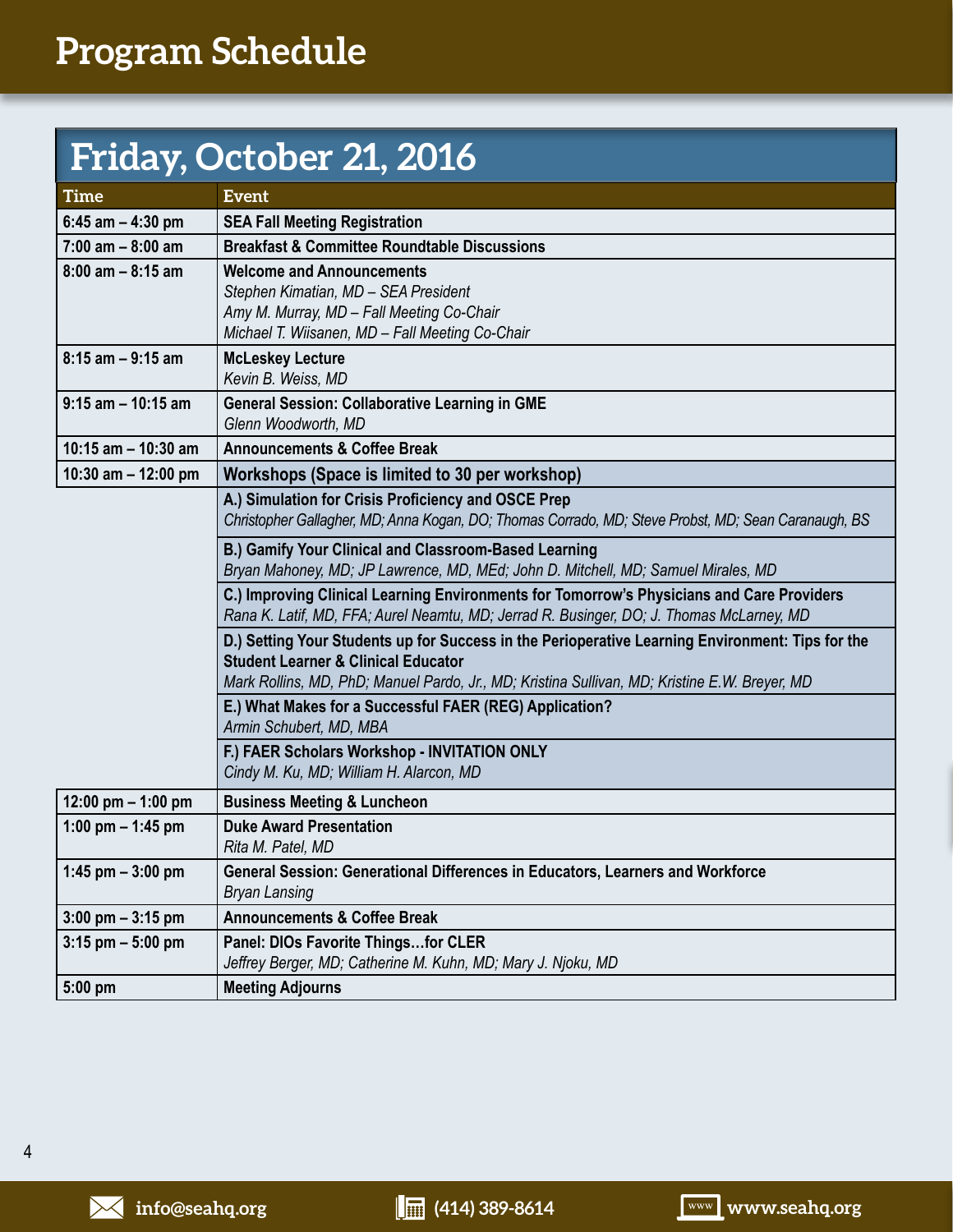# **Program Planning Committee**

**Amy M. Murray, MD** *Fall Meeting Co-Chair* Professor of Anesthesiology GME CLER Officer Loyola University Medical Center Maywood, IL

#### **Michael T. Wiisanen, MD** *Fall Meeting Co-Chair*

Assistant Professor of Anesthesiology Program Director Loyola University Medical Center Maywood, IL

**Basem B. Abdelmalak, MD** Associate Professor of Anesthesiology Cleveland Clinic Cleveland, OH

**Carol Ann B. Diachun, MD, MSEd** Associate Chair for Education Anesthesiology Residency Program Director Associate Professor of Anesthesiology University of Florida – Jacksonville Jacksonville, FL

#### **Adrian Hendrickse, BM, FRCA** Associate Professor University of Colorado Denver Aurora, CO

**Stephanie B. Jones, MD** Vice Chair for Education Department of Anesthesia, Critical Care, and Pain Medicine Beth Israel Deaconess Medical Center Associate Professor in Anesthesia Harvard Medical School Boston, MA

#### **Stephen Kimatian, MD**

Associate Professor of Anesthesiology Vice Chair of Education Cleveland Clinic Institute Cleveland, OH

#### **Cindy M. Ku, MD**

Instructor in Anaesthesia and Associate Program Director Department of Anesthesia, Critical Care, and Pain Medicine Beth Israel Deaconess Medical Center Boston, MA

**Beth L. Ladle, MD, MPH** Assistant Professor of Anesthesiology Mayo Clinic Florida Jacksonville, FL

#### **Rana K. Latif, MD, FFA**

Associate Professor Department of Anesthesiology & Perioperative Medicine Anesthesiology and Neuroscience Critical Care Clinical Director, Paris Simulation Center Office of Medical Education University of Louisville Louisville, KY

#### **John D. Mitchell, MD**

Residency Program Director Department of Anesthesia, Critical Care and Pain Medicine Beth Israel Deaconess Medical Center Assistant Professor of Anesthesia Harvard Medical School Boston, MA

#### **K. Annette Mizuguchi, MD, PhD, MMSc** Assistant Professor

Brigham and Women's Hospital Boston, MA

#### **Michael R. Sandison, MD**

Professor Albany Medical Center Albany, NY

#### **Deborah A. Schwengel, MD**

Assistant Professor of Anesthesiology, Critical Care Medicine and Pediatrics John Hopkins Hospital Baltimore, MD

#### **Karen J. Souter, MB, BS, FRCA, MACM**

Professor Vice Chair for Education Residency Program Director Department of Anesthesiology & Pain Medicine University of Washington Seattle, WA

#### **Kristen Vanderhoef, MD**

Assistant Professor of Anesthesiology, Director of OB Anesthesia, OB Anesthesia Fellowship Director University of Florida College of Medicine – Jacksonville Jacksonville, FL

#### **Samuel D. Yanofsky, MD, MSEd**

Assistant Professor of Clinical Anesthesiology Keck School of Medicine of the University of Southern California Program Director, Children's Hospital Los Angeles, CA

# **David A. Young, MD, MEd, MBA** Associate Professor

Baylor College of Medicine Houston, TX

# **Faculty**

**William H. Alarcon, MD** Program Director Henry Ford Hospital Ann Arbor, MI

#### **Jeffery Berger, MD**

Associate Dean for Graduate Medical Education & Designated Institutional Official Associate Professor of Anesthesiology & Critical Care Medicine The George Washington University School of Medicine & Health Sciences Washington, DC

**Kristine E.W. Breyer, MD** Assistant Professor of Anesthesia University of California, San Francisco San Francisco, CA

**Jerrad R. Businger, DO** Assistant Professor of Anesthesiology & Critical Care Chief, Division of Anesthesia Critical Care University of Louisville Louisville, KY

**Sean Caranaugh, BS** Technology Assistant Stony Brook University Stony Brook, NY

**Thomas Corrado, MD** Assistant Professor Stony Brook University Stony Brook, NY

**Christopher Gallagher, MD** Professor and Residency Director Dept. of Anesthesia Stony Brook University Stony Brook, NY

**Anna Kogan, DO** Assistant Professor Stony Brook University Stony Brook, NY

**Cindy M. Ku, MD** Instructor in Anaesthesia and Associate Program Director Department of Anesthesia, Critical Care, and Pain Medicine Beth Israel Deaconess Medical Center Boston, MA

**Catherine M. Kuhn, MD** Associate Dean for GME Duke University Medical School Chapel Hill, NC

**Bryan Lansing** BridgeWorks, LLC

**Rana K. Latif, MD, FFA**

Associate Professor Department of Anesthesiology & Perioperative Medicine Anesthesiology and Neuroscience Critical Care Clinical Director, Paris Simulation Center Office of Medical Education University of Louisville Louisville, KY

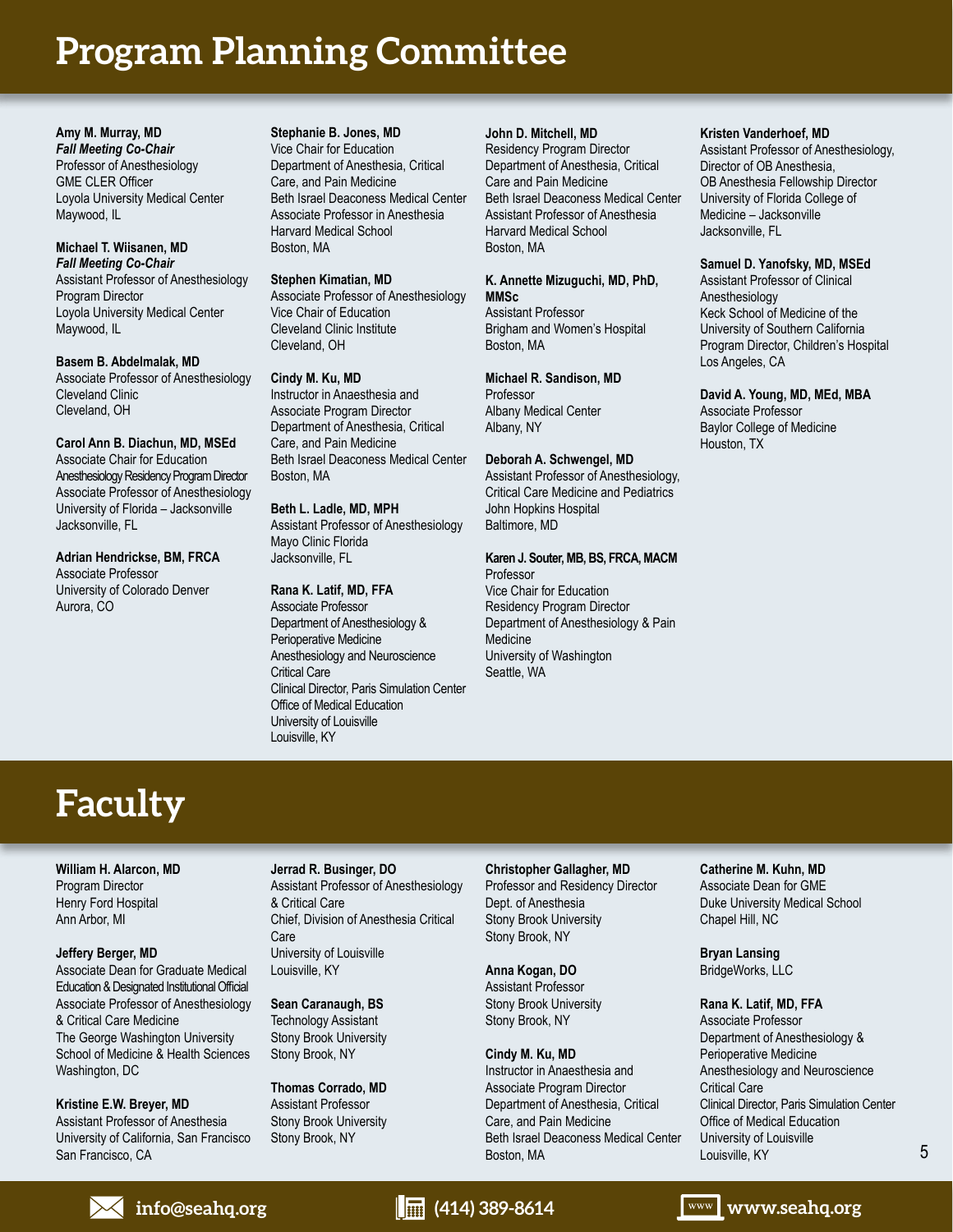# **Text Text Faculty** *(continued)*

#### **JP Lawrence, MD, MEd**

Professor and Vice Chair for Academic Affairs University of Cincinnati Cincinnati, OH

# **Bryan Mahoney, MD** Residency Program Director Mount Sinai St. Luke's & West

**Hospitals** New York, NY

#### **J. Thomas McLarney, MD**

Professor of Anesthesiology Medical Director, Anesthesiology Preoperative Assessment Clinic University of Kentucky College of **Medicine** Lexington, KY

#### **Samuel Mirales, MD**

Clinical Assistant Professor Stanford University School of **Medicine** Stanford, CA

#### **John D. Mitchell, MD**

Residency Program Director Department of Anesthesia, Critical Care and Pain Medicine Beth Israel Deaconess Medical Center Assistant Professor of Anesthesia Harvard Medical School Boston, MA

#### **Aurel Neamtu, MD**

Assistant Professor Dept. of Anesthesiology and Perioperative Medicine University of Louisville Louisville, KY

#### **Mary J. Njoku, MD**

Associate Professor & Vice Chair for Education Dept. of Anesthesiology University of Maryland Medical School Matjasko Professor for Education in Anesthesiology Designated Institutional Official, University of Maryland Medical Center Baltimore, MD

#### **Manuel Pardo, Jr., MD**

Residency Program Director, Professor and Vice Chair for Education University of California, San Francisco San Francisco, CA

#### **Rita M. Patel, MD**

Professor of Anesthesiology Associate Dean for Graduate Medical **Education** Associate Dean for GME University of Pittsburgh School of **Medicine** Designated Institutional Official UPMC Medical Education

#### **Steve Probst, MD**

Assistant Professor Stony Brook University Stony Brook, NY

# **Mark David Rollins, MD, PhD**

Professor and Sol M. Shnider Endowed Chair for Anesthesia Education Director Obstetric & Fetal Anesthesia Director Anesthesia Clerkship University of California, San Francisco San Francisco, CA

#### **Armin Schubert, MD, MBA**

Chair, Department of Anesthesiology, Vice President of Medical Affairs Ochsner Health System University of Queensland, Australia New Orleans, LA

#### **Kristina Sullivan, MD**

Associate Professor of Anesthesia University of California, San Francisco San Francisco, CA

#### **Kevin B. Weiss, MD**

Senior Vice President, Institutional **Accreditation** ACGME

#### **Glenn Woodworth, MD**

Editor Anesthesia Toolbox Director Regional Anesthesia Fellowship Department of Anesthesiology and Perioperative Medicine Oregon Health and Science University Portland, OR

# **Hotel and Transportation Information**

## *Hilton Chicago*

720 South Michigan Avenue, Chicago, IL 60605 Phone: 312-922-4400 **http://www3.hilton.com/en/hotels/illinois/hilton-chicago-CHICHHH/index.html**

**Reservations start at \$289/night.** All reservations must be made through the ASA Annual Meeting Housing Bureau at: **https://www.asahq.org/annualmeeting/attend/housing**

## *Airport Transportation:*

**O'Hare International Airport (ORD)**, located 19 miles from the hotel, is one of the largest airports in the world.

**Midway International Airport (MDW)**, located 11 miles from the hotel, is another convenient travel option.

Both airports offer plentiful taxi service to downtown. Rates begin at \$50 from O'Hare, and \$35 from Midway. Rates vary based on travel time and are subject to change.

The hotel does not provide shuttle service.

For more information on light rail, visit: **http://www.transitchicago.com/airports/**

# **2017 Workshop on Teaching January 27-31, 2017 The Alfond Inn • Winter Park, FL 2017 Spring Annual Meeting April 27-30, 2017 Jacksonville, FL** 网络紫树

*Mark your calendar and be sure to join us at future SEA Meetings*

> **2017 Fall Annual Meeting October 20, 2017 Boston, MA**